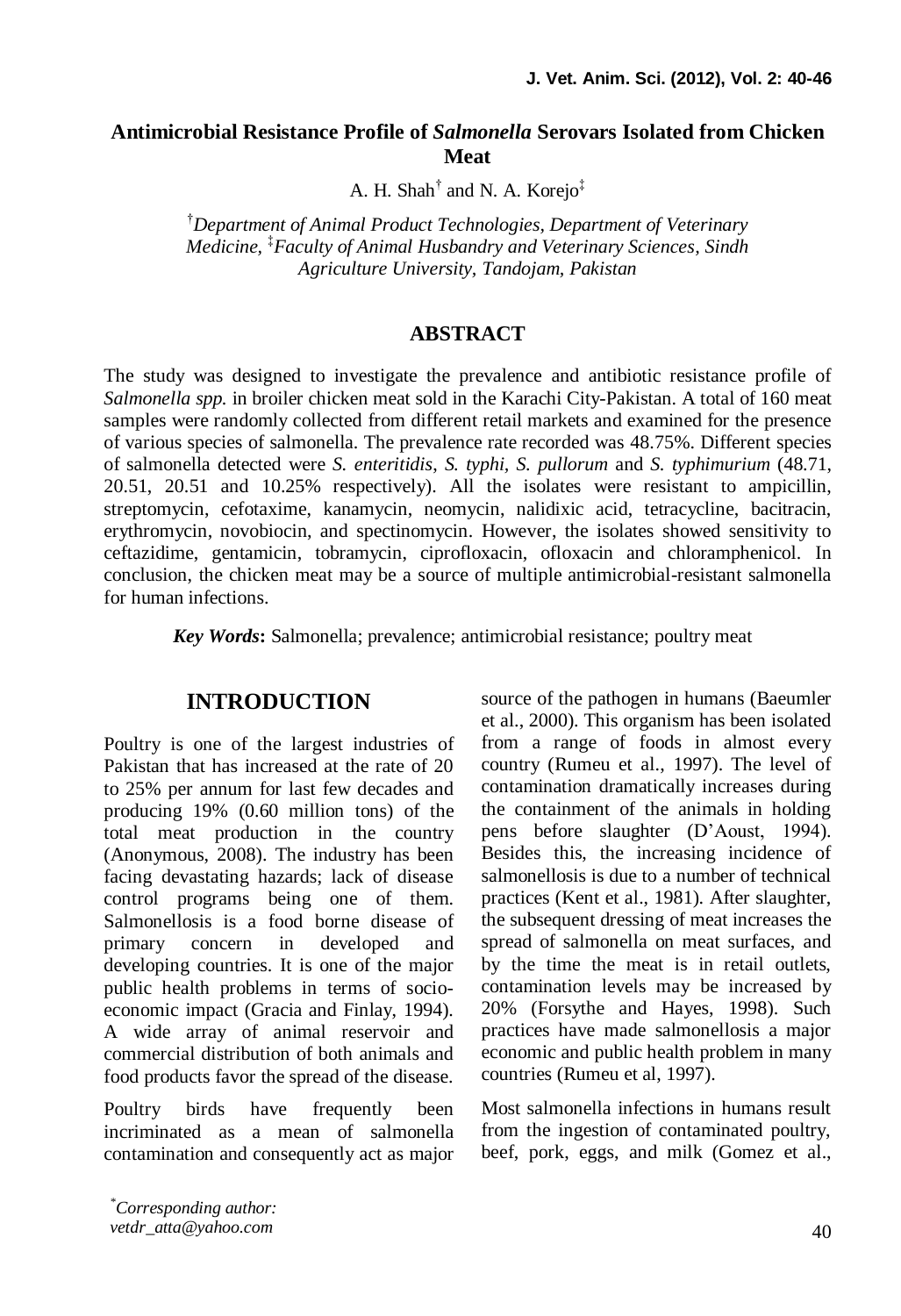1997). When infection spreads beyond the intestinal tract, appropriate antimicrobial therapy can be lifesaving (Hohmann, 2001; Glynn et al., 1998).

Use of antimicrobials in any environment creates selection pressures that favor the survival of antibiotic-resistant pathogens. The routine practice of giving antimicrobials to domestic livestock for growth promotion and prophylaxis is an important factor in the emergence of antibiotic-resistant bacteria in the food chain (Tollefson et al., 1997; Witte, 1998). Most antimicrobial-resistant salmonella infections are acquired by eating contaminated foods of animal origin (Angulo et al., 2000; Fey et al., 2000). The present study planned to estimate the prevalence of *Salmonella* serotypes in broiler meat and evaluate resistance profile of these isolates against commonly used antibiotics.

# **MATERIALS AND METHODS**

# **Sample Collection**

A total of 160 broiler carcasses were randomly collected from different fresh meat markets of the City Karachi. Forty samples from each of four localities designated as groups A, B, C and D were collected. The samples were analyzed for the presence of salmonella and also to assess the antimicrobial resistance profile.

#### **Isolation and Identification of Salmonella**

Approximately 10 g of meat sample was minced and placed in 10 mL of buffered peptone water (Oxoid, Basingstoke, UK) as a pre-enrichment media and incubated at 37°C for 18 hours. Aliquots from pre-enrichment were inoculated into selective enrichment liquid media at a ratio of 1:10 in Selenite-Cysteine broth. A loop full of broth was streaked on plates of Brilliant Green agar, MacConkey agar, and Salmonella-Shigella agar (Oxoid, Basingstoke, UK). The plates were incubated at 37 ºC for 24 hours. Suspected colonies of salmonella from each plate were collected for presumptive identification based on their morphological characteristics and various biochemical tests that included catalase, oxidase, motility, triple sugar iron agar (TSI), indole, methyl red, Voges-Proskauer and citrate utilization test. The colonies identified on the basis of biochemical tests were subjected for serological tests using polyvalent serum against O and H salmonella antigens (Difco, Detroit. USA). The colonies that agglutinated during the period of one to two minutes were considered as positive for salmonella, and were preserved in Nutrient agar at 4°C. Suspected colonies (maximum five) were randomly selected from each plate and confirmed by further biochemical tests including fermentation of glucose, lactose and sucrose, hydrogen sulfide production, urease activity, phenylalanine deamination, and lysine decarboxylation tests.

# **Antimicrobial Sensitivity Test**

The isolates were subjected to sensitivity tests as described earlier (Bauer et al., 1996). Each isolate was inoculated in brain heart infusion broth (BHI) separately and incubated for 24 hours at 37ºC. The broth were streaked using sterile cotton swabs on Mueller-Hinton agar plates. The diffusion discs with antimicrobial drugs were placed on the plates and incubated for 24 hours at 37ºC. The antibiotics discs (Oxoid, Basingstoke, UK) used were: ampicillin (10 µg), cefotaxime (30 µg), ceftazidime (30 µg), streptomycin (10 µg), gentamicin (10 µg), kanamycin (30 µg), tobramycin (10 µg), neomycin (30 µg), nalidixic acid (30 µg), ciprofloxacin (5 µg), ofloxacin (5 µg), chloramphenicol (30 µg), tetracycline (30 µg), bacitracin (10 µg), erythromycin (10 µg), novobiocin (30 µg) and spectinomycin  $(10 \mu g)$ .

# **RESULTS AND DISCUSSION**

Of 160 samples tested, 78 (48.75%) were found positive for various species of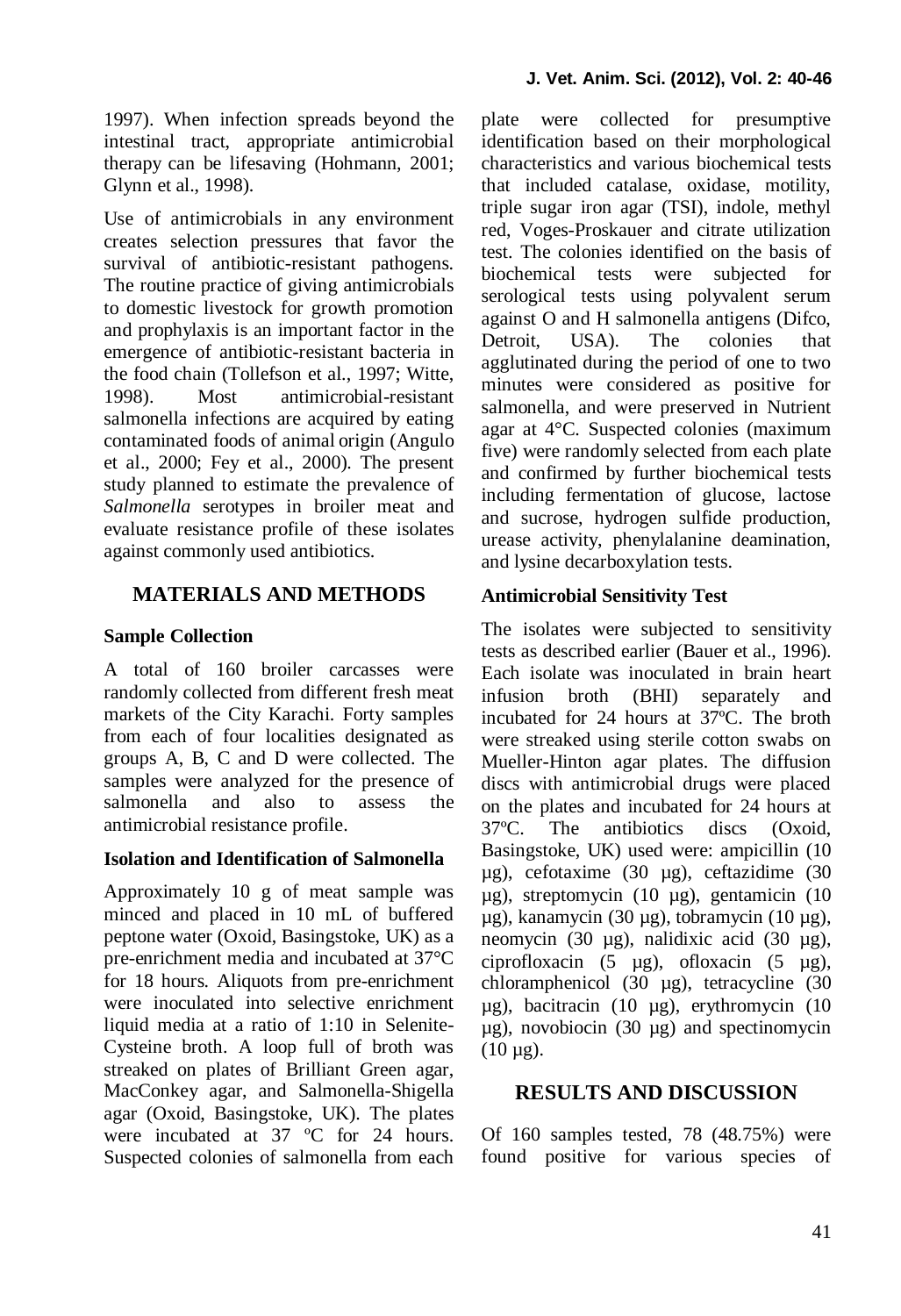salmonella (Table 1). Out of the positive samples, *S. enteritidis* was found in 38 (48.71%), *S. typhi* in 16 (20.51%), *S. pullorum* in 16 (20.51%) and *S. typhimurium* in 8 (10.25%) samples. The distribution of various species of salmonella in all four localities is mentioned in Table 2.

Poultry are the most important reservoir for salmonella*,* with prevalence in chicken carcasses ranging from 20-70% in most countries (D'Aoust, 1989). The high prevalence of salmonella in chicken meat may be a result of cross-contamination from intestines during processing and cutting or from cages, floor and workers during retailing or marketing. The contamination rates observed in our results are not in agreement with those observed in other countries, 23-34% in Belgium (Uyttendaele et al., 1998), 25% in United Kingdom (Plummer et al*.*, 1995), 26% in Ireland (Duffy et al., 1999) and 36% in Malaysia (Rusul et al., 1996). However, Beli et al*.* (2001) reported the low prevalence (8 %) of salmonella in poultry products in Albania. The difference in the prevalence rates may be due to socio-economic factors.

The high prevalence (48.71%) of *S. enteritidis* observed in this study is comparable to the situation described in most countries in recent years (Bailey et al., 2002). It appears that the presence of this serovar in the intestinal tract of broilers can contaminate carcasses during slaughter and processing. The presence of *S. typhi* and *S. typhimurium* in poultry is of considerable importance from the standpoint of public health. *S. pullorum* indicated the higher level of fecal contamination in the present study, as earlier reported by Orji et al*.* (2005).

Broiler meat is an important source of protein and a valuable commodity for the local consumers in the City Karachi, Pakistan. The study revealed that most shops may not operate in a safe and clean environment. The processing of carcass as per consumers demand further increases the chances of contamination. The water used for washing of carcasses is mostly from the same container and it could be contaminated with salmonella from feces or from the butcher's hands during washing. For the comparison of our findings with other studies, several factors may be considered,

| Sampling group | Positive samples (%) | $S$ erovar $(s)$<br>isolated                        | No. of Serovar out of<br>positive samples $(\%)$ |  |
|----------------|----------------------|-----------------------------------------------------|--------------------------------------------------|--|
| A $(n = 40)$   | 21(52.5)             | S. pullorum<br>S. typhi<br><i>S. enteritidis</i>    | 5(23.8)<br>9(42.8)<br>7(33.3)                    |  |
| $B(n = 40)$    | 13(32.5)             | S. typhimurium<br>S. typhi<br>S. enteritidis        | 2(15.3)<br>4(30.7)<br>7(53.8)                    |  |
| C $(n = 40)$   | 27(67.5)             | S. pullorum<br><i>S. enteritidis</i>                | 11(40.7)<br>16(59.2)                             |  |
| D ( $n = 40$ ) | 17(42.5)             | S. typhi<br><i>S. enteritidis</i><br>S. typhimurium | 3(17.6)<br>8(47.0)<br>6(35.29)                   |  |

**Table 1** Species-wise prevalence of *Salmonella* serovars isolated from broiler meat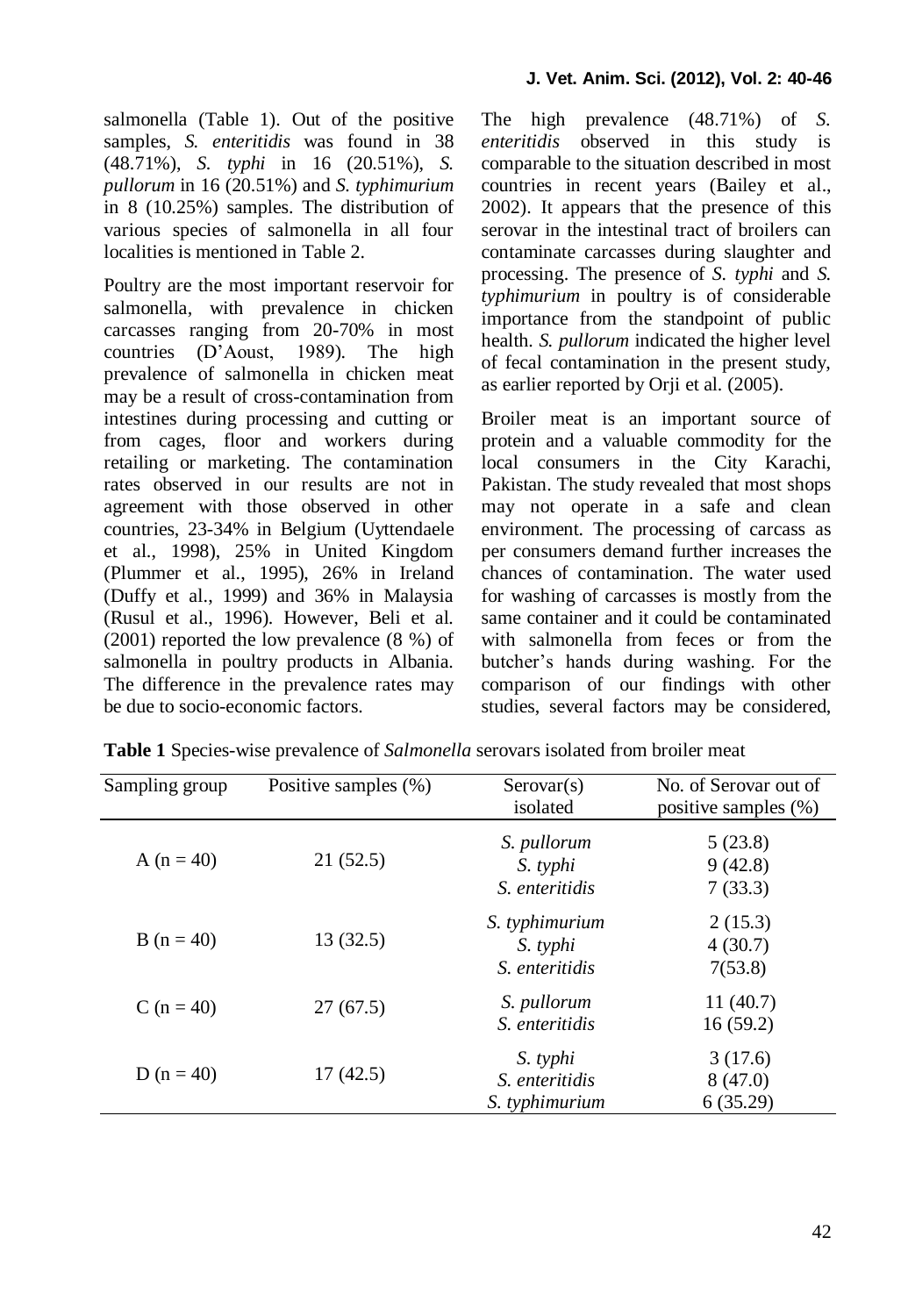such as differences in origin, time period, age of the samples, sampling procedure, contamination level of animals, slaughter house sanitation, cross-contamination of the products, and differences in methodology applied for detection of pathogen (Bryan and Doyle, 1995).

The different salmonella serotypes and their rate of isolation from poultry meat are shown in Tables 1 and 2. Majority of the salmonella serotypes isolated from all the sources are known to be pathogenic to human. A total of 17 antibiotic sensitivity discs were used. Out of these salmonella was sensitive to six antibiotics and resistant

to eleven (Table 3). All isolates showed resistance to ampicillin, cefotaxime,

**Table 2** Total number of Salmonella serovars isolated from poultry meat

|                | No. of   | <b>Isolated</b> |  |
|----------------|----------|-----------------|--|
| Serovar        | isolated | samples         |  |
|                | samples  | (%)             |  |
| S. pullorum    | 16       | 20.51           |  |
| S. typhi       | 16       | 20.51           |  |
| S. enteritidis | 38       | 48.71           |  |
| S. typhimurium | 08       | 10.25           |  |
|                | 78       |                 |  |

**Table 3** Antibiotic resistance profile of *Salmonella* serovars isolated from broiler meat

| Antibiotics          | S.enteritidis | S. typhi |      | S. pullorum S. typhimurium | Mean |
|----------------------|---------------|----------|------|----------------------------|------|
| Ampicillin (10)      | 78.9          | 87.5     | 100  | 87.5                       | 88.4 |
| Cefotaxime (30)      | 2.6           |          |      |                            | 2.6  |
| Ceftazidime (30)     |               |          |      |                            |      |
| Streptomycin (10)    | 31.5          | 68.7     | 81.2 | 75.5                       | 64.2 |
| Gentamycin (10)      |               |          |      |                            |      |
| Kanamycin (30)       | 7.8           | 6.2      |      |                            | 3.5  |
| Tobramycin (10)      |               |          |      |                            |      |
| Neomycin (30)        | 47.3          | 62.5     | 100  | 25.0                       | 58.7 |
| Nalidixic acid (30)  | 55.2          | 87.5     | 31.2 | 50.0                       | 55.9 |
| Ciprofloxacin (5)    |               |          |      |                            |      |
| Ofloxacin (5)        |               |          |      |                            |      |
| Chloramphenicol (30) |               |          |      |                            |      |
| Tetracycline (30)    | 84.21         | 93.75    | 93.7 | 87.5                       | 89.7 |
| Bacitracin (10)      | 28.9          | 12.5     | 50.0 | 75.0                       | 41.4 |
| Erythromycin (10)    | 31.5          | 62.5     | 56.2 | 12.5                       | 40.6 |
| Novobiocin (30)      | 71.0          | 6.25     | 68.7 | 62.5                       | 52.1 |
| Spectinomycin (10)   |               | 12.5     | 6.2  |                            | 4.6  |

streptomycin, kanamycin, neomycin, nalidixic acid, tetracycline, bacitracin, erythromycin and novobiocin. On the other hand, the isolates were sensitive to ceftazidime, gentamycin, tobramycin, ciprofloxacin, ofloxacin and chloramphenicol. Ampicillin resistance was observed in all the isolated serotype which is in agreement with the findings of Suresh et al. (2006). The resistance to tetracycline was also observed in 89.7% of the isolates that is

higher than the reported studies (Bada-Alambedji et al., 2006; Antunes et al., 2003; Santos et al*.*, 2003). Tetracycline has been one of the most commonly used growth promoters. Therefore, resistance to tetracycline could be expected since the members of this class (chlortetracycline and oxytetracycline) have been routinely used as antibiotic growth promoters (Jones and Ricke, 2003). Resistance to streptomycin (64.2 %) was also higher and is in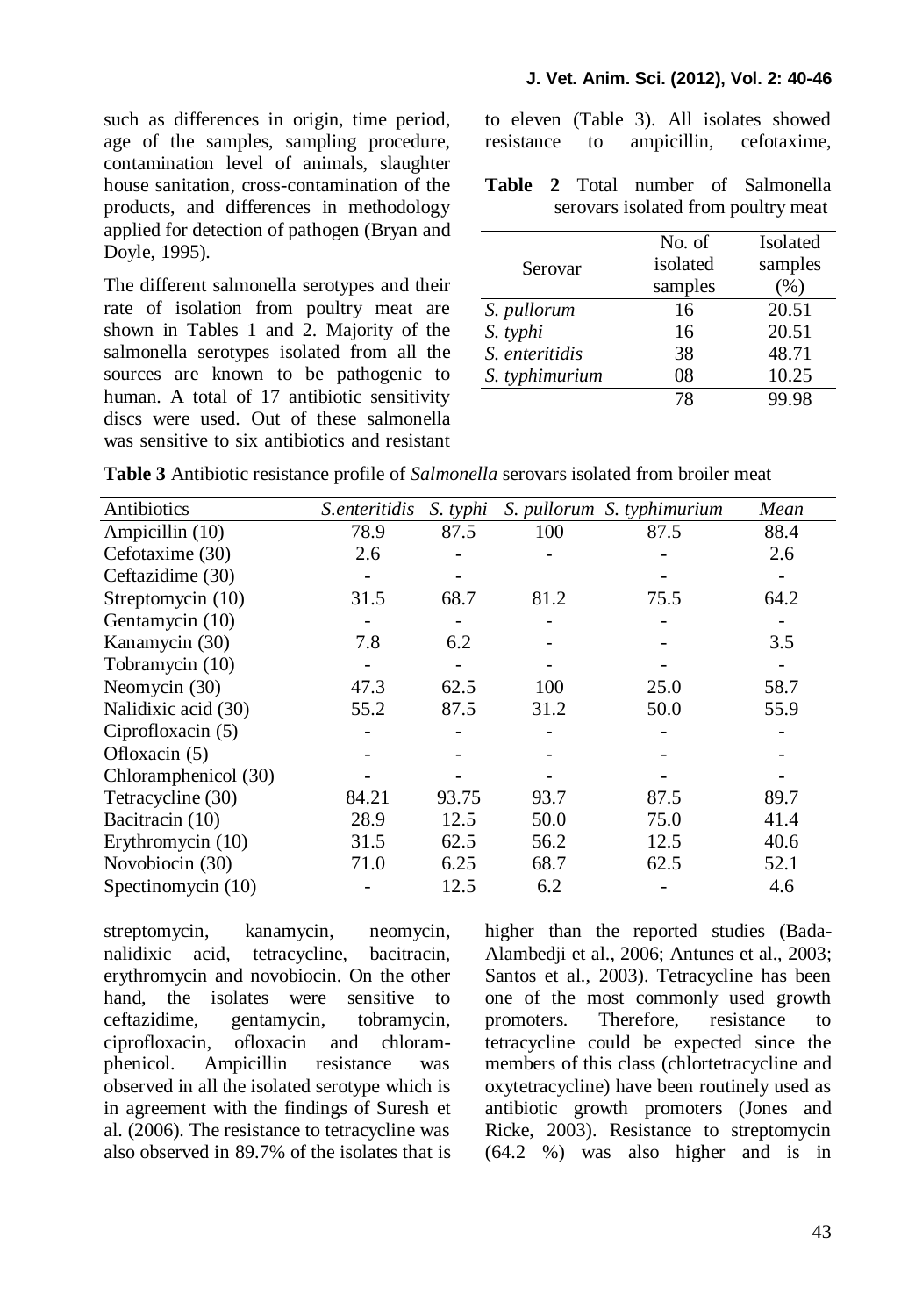conformity with the findings of Cardoso et al*.* (2006). This elevated resistance may be explained by the possible diffusion of the *tet* (A) resistance gene, as observed in Italy by Pezzella et al*.* (2004).

The *Salmonellae* were also resistant to nalidixic acid (55.9 %). Recently, some authors have reported an increase in quinolone resistance in salmonella (Molbak et al., 2002). This is interesting as quinolone resistance is chromosomally mediated, thus allowing increased salmonella quinolone resistance in humans or animals (Pezzella et al., 2004). On the other hand, no resistance to ciprofloxacin was observed which is in accordance to Cardoso et al*.* (2006). Ciprofloxacin is a fluoroquinolone antimicrobial that is increasingly and successfully used for the treatment of septicemic salmonellosis in humans (Brown et al., 1994). Our findings regarding kanamycin resistance (3.5%) are similar to results of Carraminana et al*.* (2004).

A high level of resistance to erythromycin, bacitracin and novobiocin was observed in the present study (Table 3). Previous study on 86 strains of *S. enteritidis* by Singer et al*.* (1992) showed 100% resistance to bacitracin. Salmonella resistance at varying concentrations of penicillin, chloramphenicol, streptomycin, spectinomycin and erythromycin has also been reported by Sultana et al*.* (1992).

In conclusion, antibiotic resistance profile indicates the limited therapeutic value of ampicillin, streptomycin, kanamycin, neomycin, nalidixic acid, tetracycline, bacitracin, erythromycin, novobiocin and spectinomycin. There is a need for continued surveillance is emphasized to determine regular antimicrobial susceptibility data to identify the changing pattern of resistance. Keeping in view the several possibilities of salmonella contamination in the poultry industry, specific epidemiological studies on the

spread of salmonella at various levels of production is needed on a long term basis.

### **REFERENCES**

- Angulo, F. J., K. R. Johnson, R. V. Tauxe, and M. L. Cohen. 2000. Origins and consequences of antimicrobial-resistant nontyphoidal *Salmonella*: implications for the use of fluoroquinolones in food animals. *Microbial Drug Resistance,* 6: 77-83.
- Anonymous. 2008. Pakistan Economic Survey 2007-08. Government of Pakistan, Finance Division, Economic Advisor's Wing, Islamabad, pp: 32-34.
- Antunes, P., C. Reu, J. C. Souza, L. Peixe, and N. Pestana. 2003. Incidence of *Salmonella* from poultry products and their susceptibility to antimicrobial agents. *International Journal of Food Microbiology,* 82: 97-103.
- Bada-Alambedji, R., A. Fofana, M. Sedi, and A. J. Akakpo. 2006. Antimicrobial resistance of *Salmonella* isolated from poultry carcasses in Dakar (Senegal). *Brazilian Journal of Microbiology,* 37: 510-515.
- Baeumler, A. J., B. M. Hargis, and R. M. Tsolis. 2000. Tracing the origins of *Salmonella* outbreaks. *Science,* 287: 50- 52.
- Bailey, J. S., P. J. Fedorka-Cray, N. J. Stern, S. E. Craven, N. A. Cox, and D. E. Cosby. 2002. Serotyping and ribotyping of *Salmonella* using restriction enzyme Pvull. *Journal of Food Protection,* 65: 1005-1007.
- Bauer, A. W., W. M. Kirby, and J. C. Sherris. 1966. Antibiotic susceptibility testing by a standard single disc method. *American Journal of Clinical Pathology,* 45: 493-496.
- Beli, E., A. Telo, and E. Duraku. 2001. *Salmonella* serotypes isolated from turkey meat in Albania. *International Journal of Food Microbiology,* 63: 165- 167.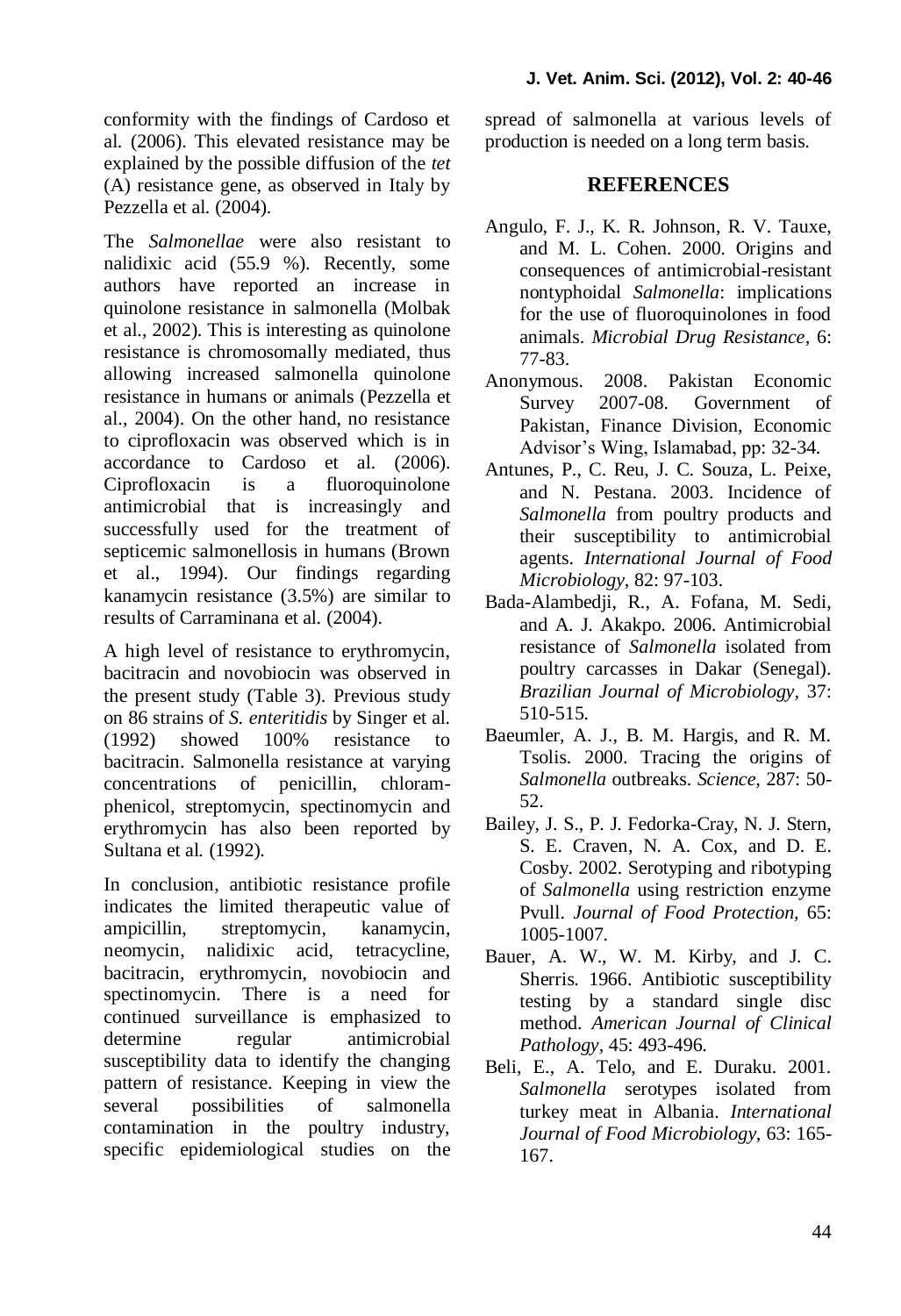- Brown, N. M., M. R. Millar, J. A. Frost, and B. Rowe. 1994. Ciprofloxacin resistance in *Salmonella paratyphi. American Journal of Antimicrobial Chemotherapy,* 33: 1258-1259.
- Bryan, F. L. and M. P. Doyle. 1995. Health risks and consequences of *Salmonella* and *Campylobacter jejuni* in raw poultry. *Journal of Food Protection,* 58: 326-344.
- Cardoso, M. O., A. R. Ribeiro, L. R. Santos, F. Pilotto, H. L. S. Moraes, C. T. P. Salle, S. L. S. Rocha, and V. P. Nascimento. 2006. Antibiotic resistance in *Salmonella enteritidis* isolated from broiler carcasses. *Brazilian Journal of Microbiology,* 37: 368-371.
- Carraminana, J. J., C. Rota, I. Agustin, and A. Herrera. 2004. High prevalence of multiple resistance to antibiotics in *Salmonella* serovars isolated from a poultry slaughterhouse in Spain. *Veterinary Microbiology,* 104: 133-139.
- D'Aoust, J. Y. 1989. Salmonella*.* In: *Food-Borne Bacterial Pathogens*. M. P. Doyle (ed). Marcel Dekkar, New York, pp: 327-445.
- D'Aoust, J. Y. 1994. *Salmonella*. In: B. M. Lurd, T. C. Baird-Parker and G. W. Gould (ed). *The Microbiological Safety and Quality of Foods*. Aspen Publishers, Gaithersburg, pp: 1233- 1299.
- Duffy, G., O. M. Cloak, M. G. O'Sullivan, A. Guillet, J. J. Sheridan, I. S. Blair, and D. A. McDowell. 1999. The incidence and antibiotic resistance profiles of *Salmonella* spp. on Irish retail meat products. *Food Microbiology,* 16: 623- 631.
- Fey, P. D., T. J. Safranek, and M. E. Rupp. 2000. Ceftriaxone-resistant *Salmonella* infection acquired by a child from cattle. *New England Journal of Medicine*, 342: 1242-1249.
- Forsythe, S. J., and P. R. Hayes. 1998. In: *Food Hygiene, Microbiology and HACCP*.  $3^{\overline{rd}}$  (ed). Gaithersburg: Aspen

Publishers, Inc. New York, pp: 276- 324.

- Glynn, M. K., C. Bopp, W. Dewitt, P. Dabney, M. Mokhtar, and F. J. Angulo. 1998. Emergence of multidrug-resistant *Salmonella enterica* serotype typhimurium DT104 infections in the United States. *New England Journal of Medicine,* 338: 1333-1338.
- Gomez, T. M., Y. Motarjemi, S. Miya-Gawa, F. K. Kaferstein, and K. Stohr. 1997. Foodborne salmonellosis. *World Health Statistics Quarterly,* 50: 81-89.
- Gracia del Portillo, F. and B. B. Finlay. 1994. Invasion and intracellular proliferation of Salmonella within nonpathogenic cells. *Microbiologia*, 10: 229-38.
- Hohmann, E. L. 2001. Nontyphoidal salmonellosis. *Clinical Infectious Diseases,* 32: 263-269.
- Jones, F. T. and S. C. Ricke. 2003. Observations on the history of the development of antimicrobials and their use in poultry feeds. *Poultry Science,* 82: 613-617.
- Kent, P. T., B. M. Thomason, and G. K. Morris. 1981. *Salmonellae.* In: *Foods and Feeds*. Department of Health and Human Services, Atlanta, USA, p: 29- 30.
- Molbak, K., P. Gerner-Smidt, and H. C. Wegerner. 2002. Increasing quinolone resistance in *Salmonella enterica*  serotype *Enteritidis*. *Emerging Infectious Diseases*, 8: 514-515.
- Orji, M. U., H. C. Onuigbo, and T. I. Mbata. 2005. Isolation of Salmonella from poultry droppings and other environmental sources in Awka, Nigeria. *International Journal of Infectious Diseases,* 9: 86-89.
- Pezzella, C., A. Ricci, E. Di Giannatale, I. Luzzi, and A. Carattoli. 2004. Tetracycline and streptomycin resistance genes, transposons, and plasmids in *Salmonella enterica*  isolated from animals in Italy.